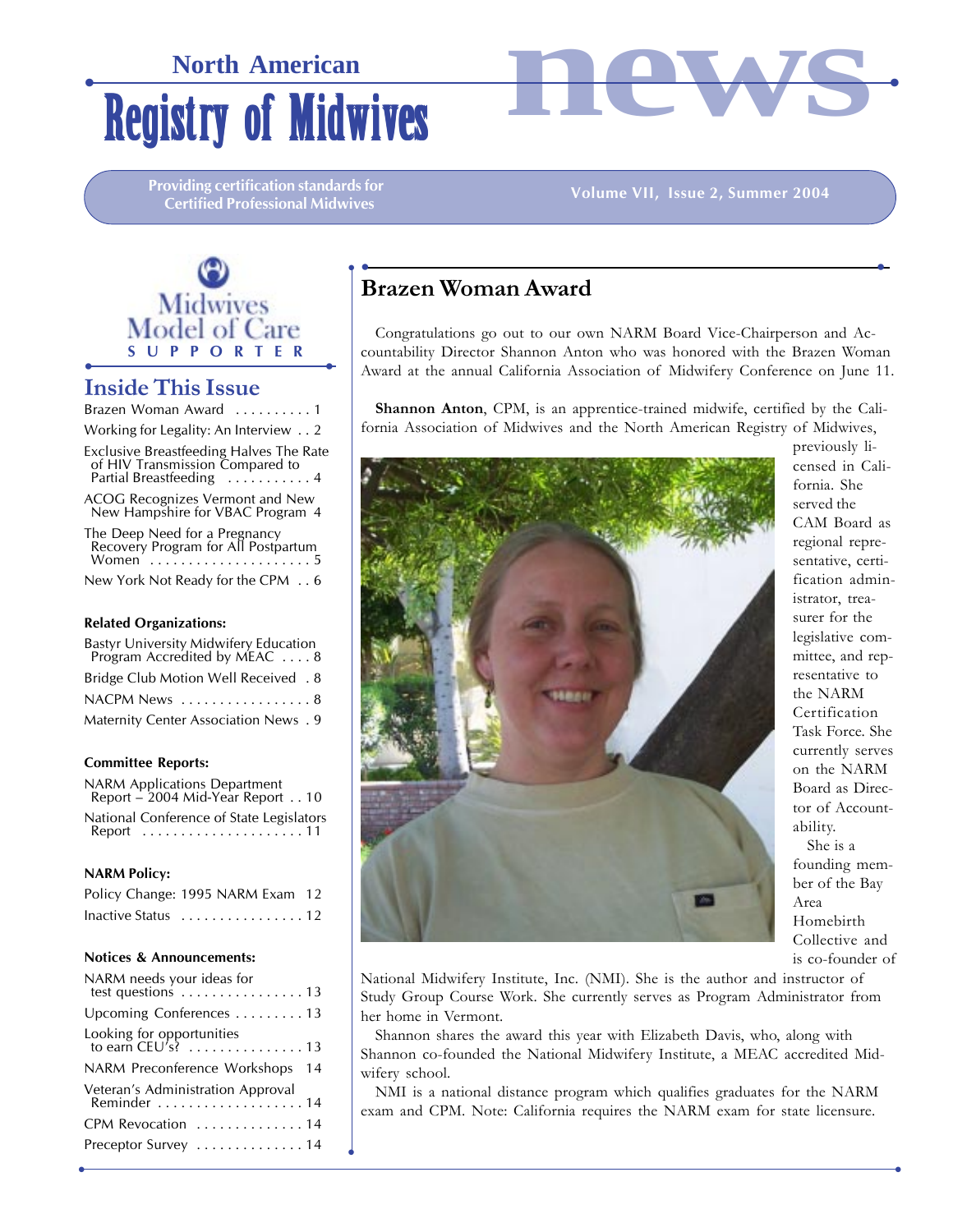# $\bullet$  , and the set of  $\mathcal{W}$  is a set of  $\mathcal{W}$  , and the set of  $\mathcal{W}$  is a set of  $\mathcal{W}$  , and the set of  $\mathcal{W}$ CPM News

 $\bullet$ 

# CPM News

**CPM News** is a newsletter of the North American Registry of Midwives (NARM) published twice a year, Winter and Summer. We welcome submissions of questions, answers, news tips, tidbits, birth art, photographs, letters to the editor, etc.

Deadlines for submissions are December 1 and June 1. Send all newsletter material to: Joanne Gottschall, 200 N. Jasper Avenue, Margate, NJ 08402 or *cpmnews@narm.org*

The views and opinions expressed by individual writers do not necessarily represent the views and opinions of NARM.

## • • **Contact Information**

#### **NARM General Information**

(or to order How to Become a CPM) 888-842-4784 Fax: 404-521-4052

Applications & Recertification: NARM Applications Department: P.O. Box 420 Summertown, TN 38483

NARM Board Debbie Pulley, CPM 5257 Rosestone Drive Lilburn, GA 30047 888-842-4784 *info@narm.org*

**Test Department information:** Ida Darragh, CPM PO Box 7703 Little Rock, AR 72217-7703 888-353-7089 *testing@narm.org*

#### **CPM News Editor:**

Abby J. Kinne, CPM 58 South Center Street West Jefferson, OH 43162 614-879-9835 *editor@narm.org*

# . **Home Birth Midwife** • • **Working for Legality: Suzanne Smith, CPM, Utah**

y

*Robbie Davis-Floyd conducted the following interview, via email, with Suzanne Smith.*

### **Q. Why did you decide to become a midwife?**

I have a good midwife friend who says, "You don't choose midwifery. It chooses you." I think that's absolutely true. Sometimes I describe it as a "birth virus" that infects you and never lets you go. I just seem inextricably drawn to it—almost compelled. Is there any midwife who doesn't feel that way?

I grew up very medical model. I had no idea midwives even existed. I majored in Human Biology in college and planned to go to medical school. Along the way, however, I became disillusioned with the business of medicine, specifically with the economic forces in the various models of reimbursement. I was learning about the fee-forservice model, which promotes overcare, and the HMO model, which promotes undercare. There was no model that promoted health and appropriate care. I decided I didn't want to play. So I stuck with Human Biology, but re-focused on computer applications in health care, and after graduation became a technical writer and programmer for a software company.

 $\downarrow$  go to school. A co-worker became pregnant and introduced me to the concept of certified nurse-midwives. My first question was: "What's a CNM, and why would you want one when you could have a doctor?" She listed her reasons (female, more supportive of natural birth, flexible, etc.). That's when I first thought I might like to be a midwife. It sounded like such a great job! But I was working full time, was the sole support for my family, and there was no way I could go to school and work, or quit work to

Then another friend got pregnant and told me she was going to have the baby at home with a direct-entry midwife. "Are you out of your mind?" I asked. But I respected her a lot, and I opened my mind, and started researching this crazy thing called homebirth. One of the first books I read was Suzanne Arms' Immaculate Deception. By the end, I was fully infected. I found what is now the Midwives' Col-



lege of Utah and discovered I could go to school and work too, so I began classes. Four years later I had my Bachelor's Degree in Midwifery, my NARM registration, and I opened my practice. That was ten years ago. I have since gone on to get a CPM, a license in California, and a Master's degree in Midwifery.

### **Q. What kind of training did you have? How was it, and what did it mean to you to be doing it?**

Going to the Midwives' College of Utah was a real challenge at first. I was medical, it was holistic. But it was great for me. It made me open my mind to new things, and challenge old assumptions. I really learned a lot.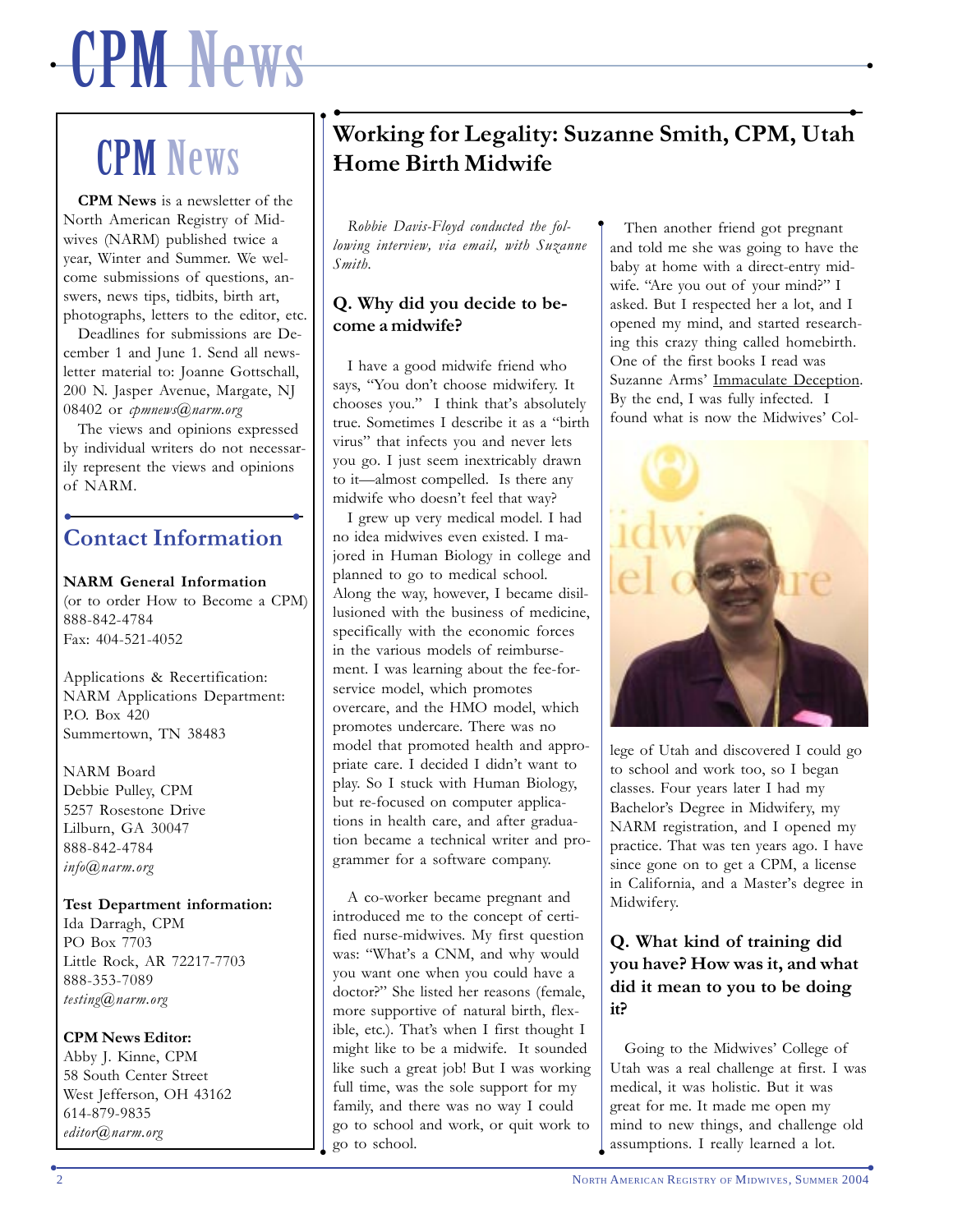When I started, I figured it would be yet another adventure I'd tire of. I fully expected to drop out. I remember looking around after I graduated like, "Now what am I supposed to do?" And then I plunged in.

y

I have never really left MCU. I was brought on as faculty, and have served several in roles at the school, including Registrar, Business Director, and now Academic Dean. I continue to teach classes and apprentice students. Participating in the education of new midwives is a very rewarding part of midwifery for me.

### **Q. How long have you practiced and how many births have you attended?**

I have practiced for 10 years now, and attended about 450 births.

### **Q. How do you feel about doing your work in a state where everything but catching the baby is illegal?**

I hate, hate, hate the illegality. I remember the day I first discovered just how illegal I was. My heart sank. I panicked. I was sick, and scared. I went to work on solving the problem through legislation, and managed to offend half the midwives in the state. Meanwhile, I'd already been investigated once by the Division of Occupational and Professional Licensure. By that point, my practice was my fulltime profession, I was still the sole support for my family, and I couldn't afford to quit or go to jail. Besides that, I'm a very "straight arrow" type of person. I want to be totally honest, up front, open. It is extremely hard on my soul to know I'm a criminal. I'm not a convicted criminal, thank God, but I'm a criminal. My husband and I are raising two young boys. How can I expect them to obey the law if I don't? I went through all the thought processes—become a CNM? Go to medical

school? Do something else entirely? What about becoming a PA? I was two days away from starting prerequisites for nursing school when I cancelled. I just couldn't do it. Being a direct-entry midwife is what I love. I don't want to be a nurse, and I don't want to be a doctor. All I want is to be legal. So here I am, still practicing and trying like heck to fix the original problem—our illegality.

 $\bullet$  yields the contract of the contract of the contract of the contract of the contract of the contract of the contract of the contract of the contract of the contract of the contract of the contract of the contract of t

y

### **Q. What is your opinion about the value of licensure and regulation vs. being non-regulated?**

Hmmm…I value legality, professionalism, and excellent care. We did extensive research in preparing our legislation. We discovered that the only way to be legal was to define the practice of midwifery and expressly exclude it from the practice of medicine. It was not necessary to regulate midwives, be that via licensure or any other mechanism except for one thing: federal law requires that midwives who employ prescription medications on their own authority be regulated by the state.

I recognize that there are many excellent midwives who do not feel it necessary to use medications (including oxygen) in their practice, and I honor them. I'm just not one of them. I've seen hemorrhages where oxytocin was lifesaving. I've seen an IV be extremely helpful. I have clients who want a homebirth and want antibiotic GBS prophylaxis. I don't feel like I can provide excellent care, myself, without having those things available to me.

So our solution was to create a bill that defines and legalizes direct-entry midwifery for all midwives, and for those midwives who want to use medications, it creates the necessary regulation to satisfy federal law. I don't think licensure, per se, is of a lot of value. I've seen enough bad doctors, plumbers, contractors, etc. to know that it is no guarantee of quality. In many ways, it ties your hands. But it

 $\bullet$ 

does provide the public with some indication that you've met minimal educational standards. For me, the only reason to have regulation is to make it legal to use medications. If I didn't need that, I would prefer legality without regulation. I'm really happy that under our bill, midwives in our state will be able to choose that. When it passes, of course!

### **Q. What do you value most about being a midwife? about being a CPM?**

I treasure the close relationships with my clients, the privilege of participating in such an important experience in their lives. I really just enjoy the work so much. My partner Holly Richardson is a gift and a joy. Without midwifery, we'd never even have met.

I value the CPM as a way to test myself, to show that I am competent. We could not possibly pass our legislation without all the work NARM has done on the CPM, along with MANA and MEAC, and CfM. I am so grateful for the midwives and others who work on a national level to put these things in place so we "little midwives" can use them like tools to build our lives and our profession.

## **Q. Are you married? How many kids? How do you balance midwifery with family life?**

I am married to a great guy, Ken, and together we have two boys, Taylor, 7 and Sawyer, 5. About a year ago my husband became a stay-at-home-dad, and that has made me a happy midwife indeed. I am a pretty active midwife, working about 60 hours a week and delivering about 75 babies this year. So that all takes its toll. But I do schedule at least once a year a time to go away with them, and I try to leave work at work (not always successfully). I am truly blessed to have an understanding and supportive family.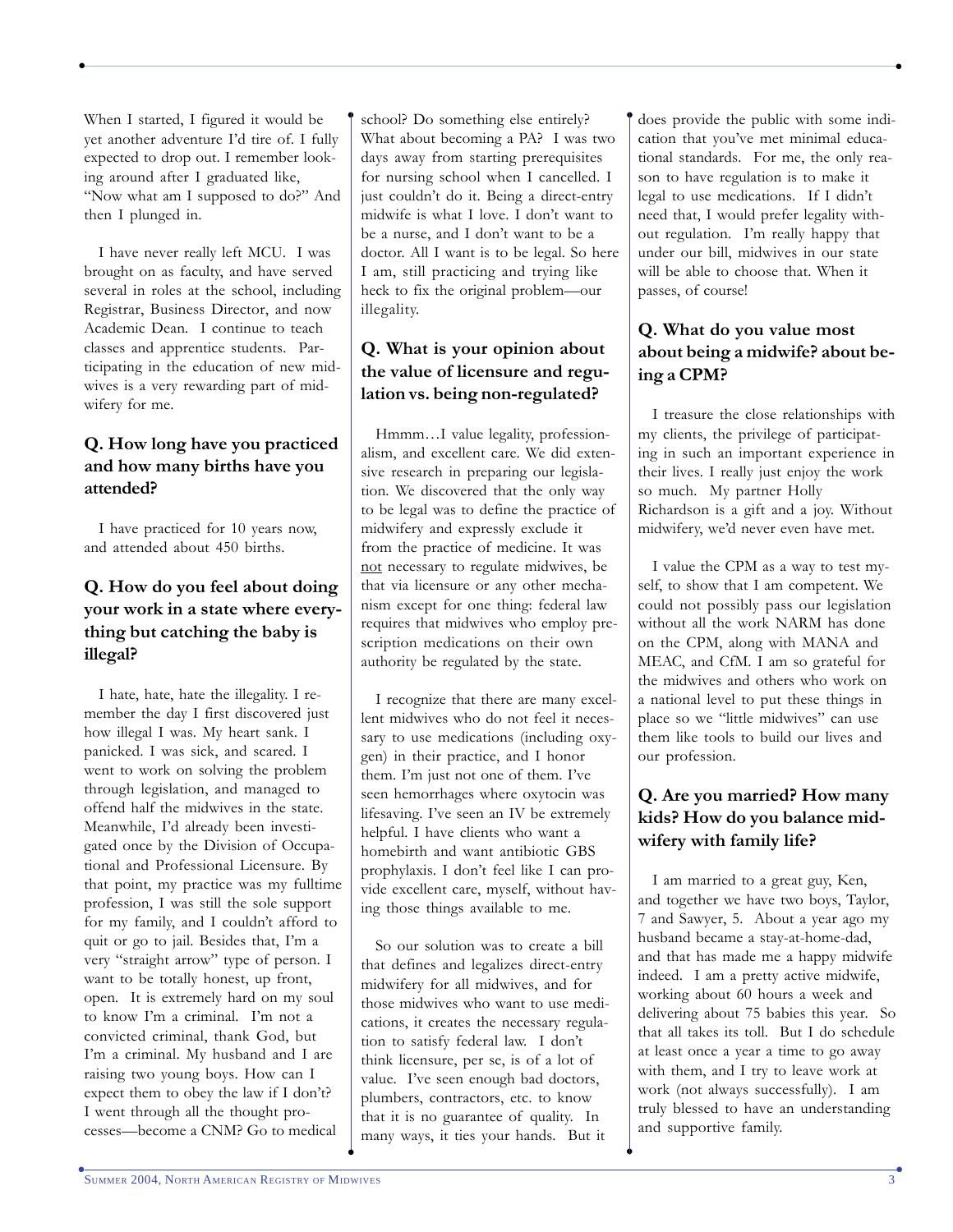# $\bullet$  , and the set of  $\mathcal{W}$  is a set of  $\mathcal{W}$  , and the set of  $\mathcal{W}$  is a set of  $\mathcal{W}$  , and the set of  $\mathcal{W}$ CPM News

### **Q. What advice do you have for aspiring midwives?**

y

Know what you're getting into. Get as clear a picture as you can of the work you will do, the legalities you'll face, the stress it will be on yourself and your family. Get the very best education you can, and commit yourself to learning for the rest of your life. Take this responsibility seriously. Find balance in your life. And of course, get your CPM!

# • • **Exclusive Breastfeeding Halves the Rate of HIV Transmission Compared to Partial Breastfeeding**

Presentations from two studies at the International Conference on AIDS in Bangkok today arrived at rather exactly this same conclusion. Worded in the opposite direction, partial breastfeeding (defined as breast milk plus either solid foods or other milks) leads to double the HIV transmission rate as exclusive breastfeeding (using the WHO definition—no foods or fluids, even water). Predominant breastfeeding seems to lead to intermediate rates of transmission, suggesting that there is a dose response to the severity of the disruption of exclusive breastfeeding.

One of the studies was the Ditrame study from the Ivory Coast based on a small sample and the other was the Zhitambo study from Zimbabwe on a sample of about 2000.

Ted Greiner, Coordinator WABA HIV and Infant Feeding Task Force



 $\bullet$ 

# • • **ACOG Recognizes Vermont and New Hampshire Ob-Gyns for VBAC Project**

y

Philadelphia, PA — The American College of Obstetricians and Gynecologists (ACOG) today awarded the annual Wyeth Pharmaceuticals Section Award to its Vermont and New Hampshire Sections in recognition of their leadership of the VBAC Project. Concerned with the decline in the number of hospitals offering vaginal births after cesarean (VBAC), ob-gyns from both states worked together to develop a project to improve the safety and delivery of VBACs in their region.

The Vermont/New Hampshire VBAC Project led to the development of guidelines for the management of VBAC. The guidelines are used to reinstitute VBACs in hospitals that no longer offer them. While VBAC availability has declined in Vermont and New Hampshire, many patients who have had previous cesarean sections prefer to attempt to deliver their babies vaginally but have difficulty finding hospitals who perform VBACs, says Peter H. Cherouny, MD, chair of the Vermont Section. "There's still clearly a demand for VBACs."

The project's risk profile of VBAC patients showed that VBACs could be offered in a safe environment, Dr. Cherouny says. After identifying the clinical characteristics of patients with low, medium, and high risk for uterine rupture, a regional institutional classification was developed that included specific recommendations for the care of VBAC patients at the different risk levels. Dr. Cherouny points out that the group at low risk showed fetal and maternal risks similar to what all hospitals deal with every day with obstetric patients.

Three documents were developed and disseminated from the project: a patient VBAC education form, a patient consent form for VBAC, and regional guidelines for hospital management of VBAC. The support for the project data and new documents is leading to the re-institution of VBAC in some hospitals, while others are considering the option, according to Dr. Cherouny.

More than 200 health care the 37 hospitals in

EVELOP OBSTETRICIANS the 37 hospitals in the 37 hospitals in Vermont and New Hampshire were<br>
streament and New Hampshire were<br>
involved in the project. Input<br>
streament on the project. Input<br>
streament on the streament of Vermont and New Hampshire were involved in the project. Input **RECOLOGISTS** came from obgyns, nurse managers, certified nurse midwives, anesthesia personnel, administrators, and insurers throughout the region. Based on the successful

collaborative project, the hospitals have decided to create the Northern New England Perinatal Quality Improvement Network, a consortium that will develop other projects geared toward improving perinatal care in the region. The network's first project will be to collect patient outcome data on VBAC.

"This award gives national recognition to the work of many people, showing that you can start at a grassroots level and have a significant impact on patient care," Dr. Cherouny says. # # #

*The American College of Obstetricians and Gynecologists is the national medical organization representing over 46,000 members who provide health care for women.*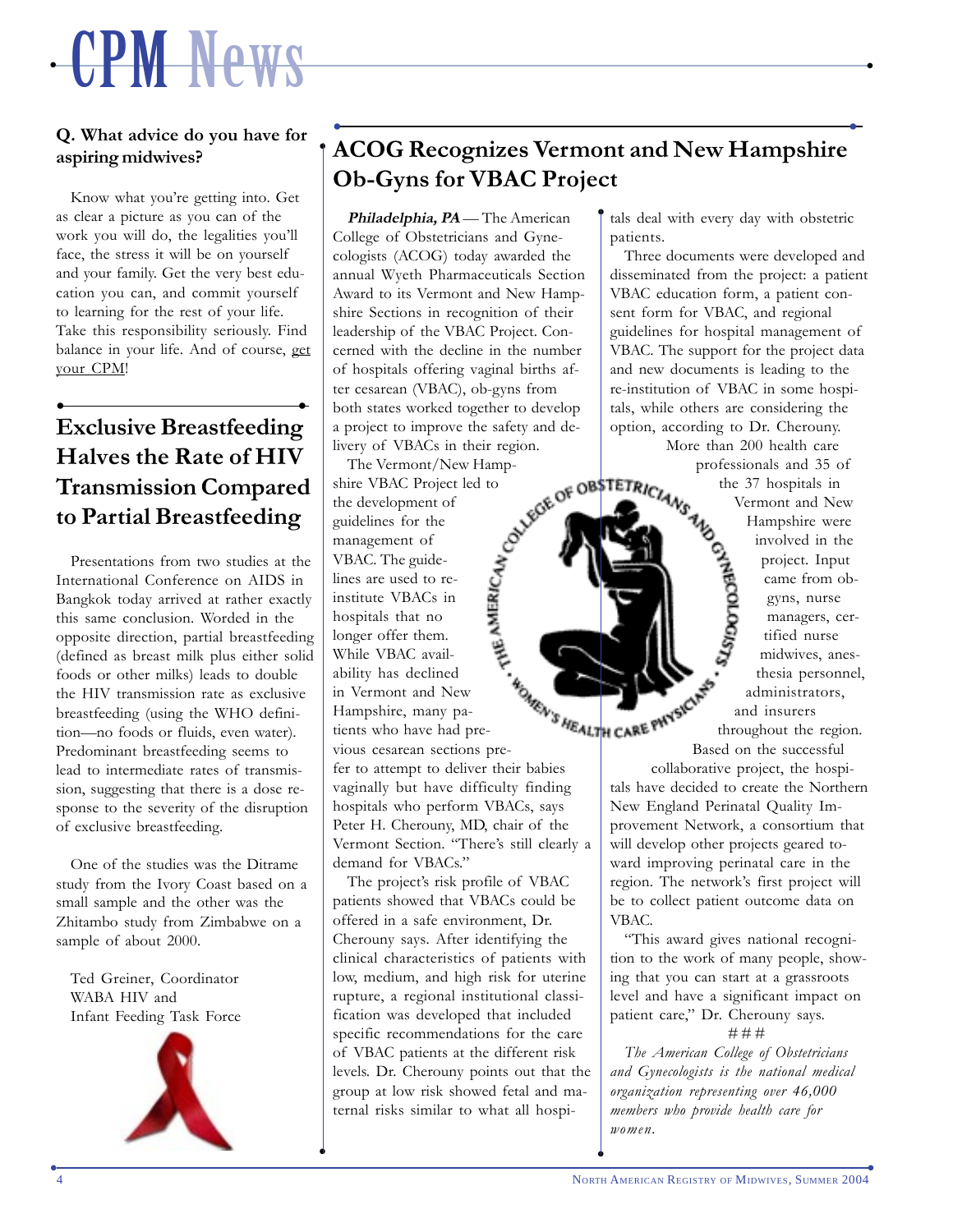# • • **The Deep Need for a Pregnancy Recovery Program for All Postpartum Women**

y

#### *Dr. Dean Raffelock*

Throughout the past 27 years in private practice, hundreds of women have told me they felt that their current health problems started shortly after the birth of their child. The child may have been her first or fifth, and might now be a teenager or even a grown man or woman, but the mother remembers the postpartum onset of her symptoms as if it were yesterday.

The symptoms that start within the first to ninth postpartum months vary widely among mothers. A few of the most common are depression, chronic fatigue, insomnia, anxiety, lack of confidence, loss of sex drive and passion, muscle and joint pains, unhealthy skin and hair, digestive disturbances, bladder problems, heart disease, asthma, and a host of troubling emotions and moods swings. A woman can be puzzled, frustrated, even embarrassed when she reveals symptoms that have plagued her for years. She may have shared these self-observations with doctors only to find that they were not worthy of an acknowledgement or comforting comment. Any attempt on her part to connect the birth of one of her children with those symptoms may have been met with skepticism or passed over. Yet, she can't shake the feeling that something about that particular birth began her health decline.

Her observations do have validity and merit. What most mainstream medical practitioners don't fully take into consideration is that a baby's body is formed and made entirely of nutrients donated by the mother's body. Her child's brain, eyes, muscles, bones, organs, glands, nerves, skin, tissues and fluids are completely comprised of the nutrients taken from its mother's bloodstream via the placenta.

If there is a lack of vital nutrients, the mother's body is the first one that is deprived because her developing baby is Mother Nature's priority. All mothers need to consciously replenish their lost nutritional and energetic reserves during the postpartum period. If this isn't done, they might end up spending the rest of their lives wondering why they "just haven't felt the same since the baby was born."

 $\bullet$  yields the contract of the contract of the contract of the contract of the contract of the contract of the contract of the contract of the contract of the contract of the contract of the contract of the contract of t

y

The energy demands of caring for a newborn can further drain and deplete the mother's nutrient reserves, especially if she is breastfeeding and sleepdeprived. If a woman has lost a great deal of blood while birthing her baby, the need for replenishing the nutritional components of blood is even more critical. Women who undergo Cesarean section also need to restore nutrient reserves; not only have they become mothers, they have had to have major surgery in the process. Women who lose a good deal of blood during the birth process and who don't replenish key nutrients might experience light-headedness and throbbing headaches, along with extreme fatigue, sleeplessness, anxiety, and depression.

Then, the new mother is faced with the stress of integrating the intense needs of a new baby into her lifestyle while tending to her mate and perhaps other children. All of these responsibilities that women - and those who are cared for by them - have taken for granted for millennia demand highquality nutrients.

Every physiologic process in the human body depends upon the nutrients we get from the foods we consume. The most important time to consciously replenish postpartum nutrient reserves begins immediately after giving birth and extends to 24 months postpartum. The failure to do this often sets the stage for chronic health problems that may last for decades.

There was a time that women throughout the globe would be given their placenta in some edible form to

consume directly postpartum, much like dogs and cats do instinctively. The placenta contains highly concentrated amounts of the nutrients and hormones that the mother has lost through giving birth. The fact that eating one's placenta is now culturally distasteful further supports the need to make a concerted effort to consume the appropriate nutrients and nourishing foods necessary for rebuilding and replenishing the new mother's donated nutrient reserves.

The brain makes neurotransmitters, which are chemicals that alter mood and energy levels. Serotonin, acetylcholine, and GABA are all neurotransmitters. The adrenal glands make another set of neurotransmitters called epinephrine, norepinephrine, and dopamine. Neurotransmitters carry nerve signals and specific chemical messages throughout the whole nervous system. They help us remember where we put our keys and help us to avoid flying off the handle during times of stress. These neurotransmitters have profound effects on emotions, energy levels, heart and lung function, kidney and bowel function, and nerve, liver and muscle function. Neurotransmitters are all made from specific amino acids and vitamin and mineral nutritional precursors; without them, the production of these biochemicals falls short. Once these nutrients are available in the body, neurotransmitter production often kicks right back to where it ought to be.

• sightedness that needs to change. A Presently, about 30 million Americans take anti-depressant drugs; and the vast majority of these are postpartum women! Many doctors give out Prozac, Zoloft, Paxil, Celexa, and a host of other anti-depressant drugs before considering whether the mother's depression, fatigue, or lethargy might be caused by postpartum nutrient depletion. Postpartum nutritional depletion can cause a physiological depression that is far too often misdiagnosed as a mental/emotional depression. This is a medical short-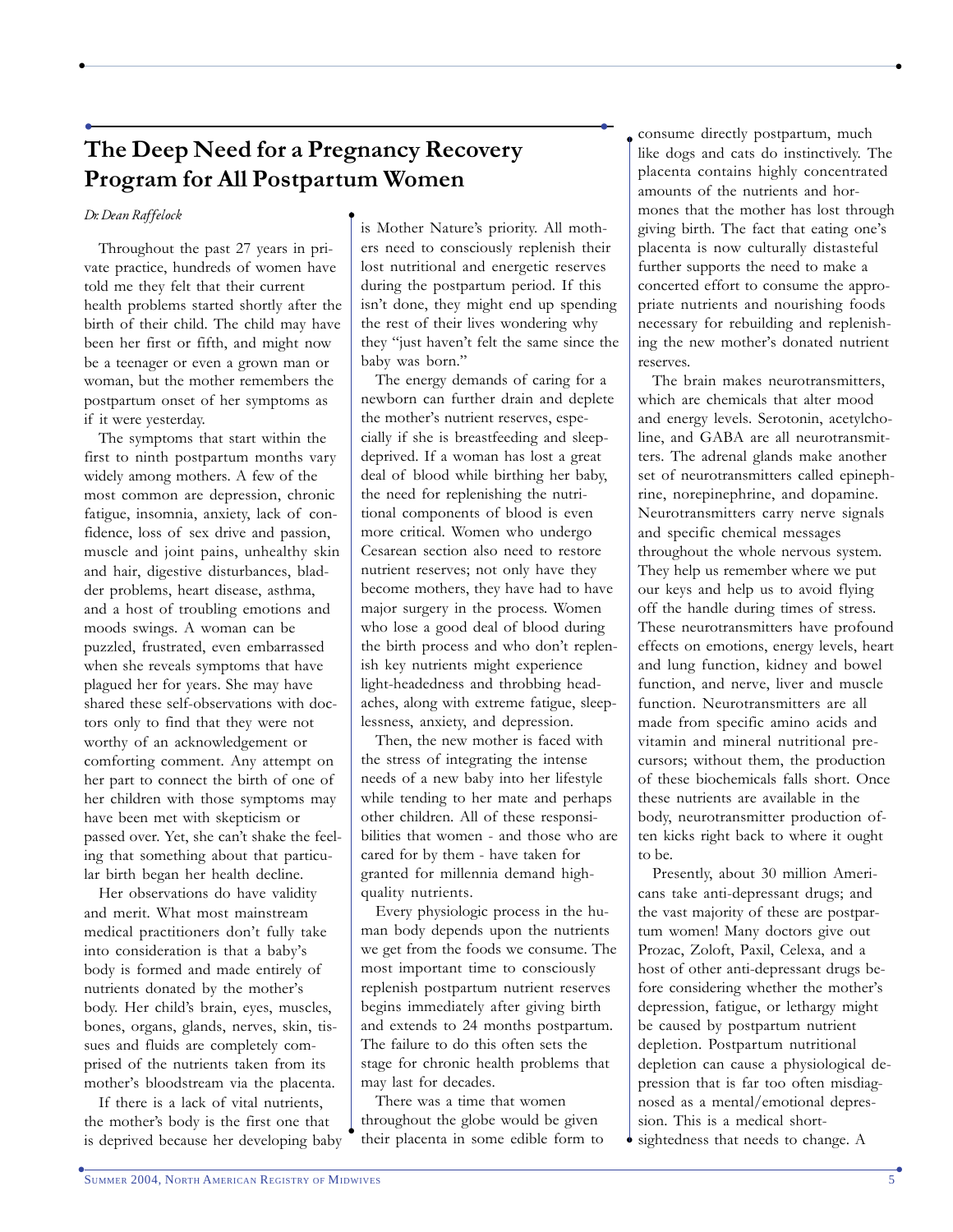# $\bullet$  , and the set of  $\mathcal{W}$  is a set of  $\mathcal{W}$  , and the set of  $\mathcal{W}$  is a set of  $\mathcal{W}$  , and the set of  $\mathcal{W}$ CPM News

good pregnancy recovery nutritional program should be the first thing a doctor thinks of with postpartum women presenting these symptoms; especially with women who have no history of depression, anxiety, or fatigue prior to giving birth.

y

Omega-3 oils, magnesium, B-vitamins, and specific amino acids that help the brain make its own neurotransmitters often work remarkably well to bring women with postpartum depression back into balance.

Even if one does truly need the assistance of antidepressant drugs, these drugs contain no nutrients, so the need to replenish nutrient reserves still exists and should be addressed to prevent other health problems. The need for pregnancy recovery is greater now than ever before because the pace of life keeps getting faster, more complex and stressful. Postpartum mothers require a nutritious diet, adequate sleep, moderate exercise and a high quality postnatal nutrient program. Prenatal vitamins do not adequately supply all of the nutrients that new mothers require after bringing new life into this world. A high quality postnatal nutrient program should be an integral part of the pregnancy recovery program required for all postpartum women to replenish their nutrient reserves. This can assist new mothers to not only regain their health and prevent later health problems, but also to allow her the best chance of having other healthy pregnancies and healthy children.

# **New Address for MANA Statistics**

**MANA Statistics** *P.O. Box 6310 Charlottesville, VA 22906*

**statistics@mana.org**

## • • **New York Not Ready for the CPM**

y

NARM approached the Board of Midwifery in New York State last December with a presentation designed to encourage New York to accept the NARM exam as a qualifying exam for licensure as a DEM. At the end of March, we received a letter from Larry Mokhiber, the executive director of the board, indicating that they were unable to reach a favorable decision in the matter.

The current status of midwifery licensure requires that midwives be graduates of an approved midwifery school and must pass the ACC/ ACNM exam. Most licensed midwives in New York are CNMs, but two CPMs have achieved licensure

by graduating from the National College of Midwifery in Taos, New Mexico, and passing the ACNM written examination. One of these midwives sits on the Board of Midwifery, but the other members of the board were CNMs and physicians. It was NARM's hope, and the hope of many midwives in New York, that the board would approve the NARM exam for licensure, thus opening the route to licensure to many more CPMs.

The NARM presentation was made by NARM Board members Ida

## • • **NARM Updates**

 $\bullet$ 

Did you know you can find NARM updates on the webpage? Anytime there are any changes or announcements, the information is immediately posted to the web. Be sure to check it regularly.

Darragh, Shannon Anton, and Joanne Gottschall, and NARM Testing Consultant, Dr, Gerald Rosen. Several members of the Board of Midwifery asked intelligent questions and showed interest in approving the NARM exam, but several others were obviously not taken with the idea of licensing non-CNMs. Some were of the opinion that the CNM exam relies more heavily on

pharmacology and medicine than does the NARM exam. New York still requires additional course work and testing in pharmacology for all midwife applicants, a condition that would serve to standardize the measured knowledge for both CNMs and CPMs beyond the examinations of

their respective certification agencies.

The Board of Midwifery currently issues only one midwifery license to CNMs and non-CNMs alike, with the same scope of practice for hospital and out-of-hospital birth.

NARM has made the recommendation to the New York Board of Midwifery that they consider issuing two midwifery licenses: one for CNMs and one for CPMs. This is the solution chosen by most other states that license direct-entry midwives. The NARM exam and the CPM are based on the job analysis of midwives who practice primarily in out-of-hospital settings, and the scope of practice is not intended to cover all aspects of a hospital practice. NARM will continue to dialogue with the licensing agency in New York in support of recognizing the CPM and/or the NARM exam as a part of their licensing process.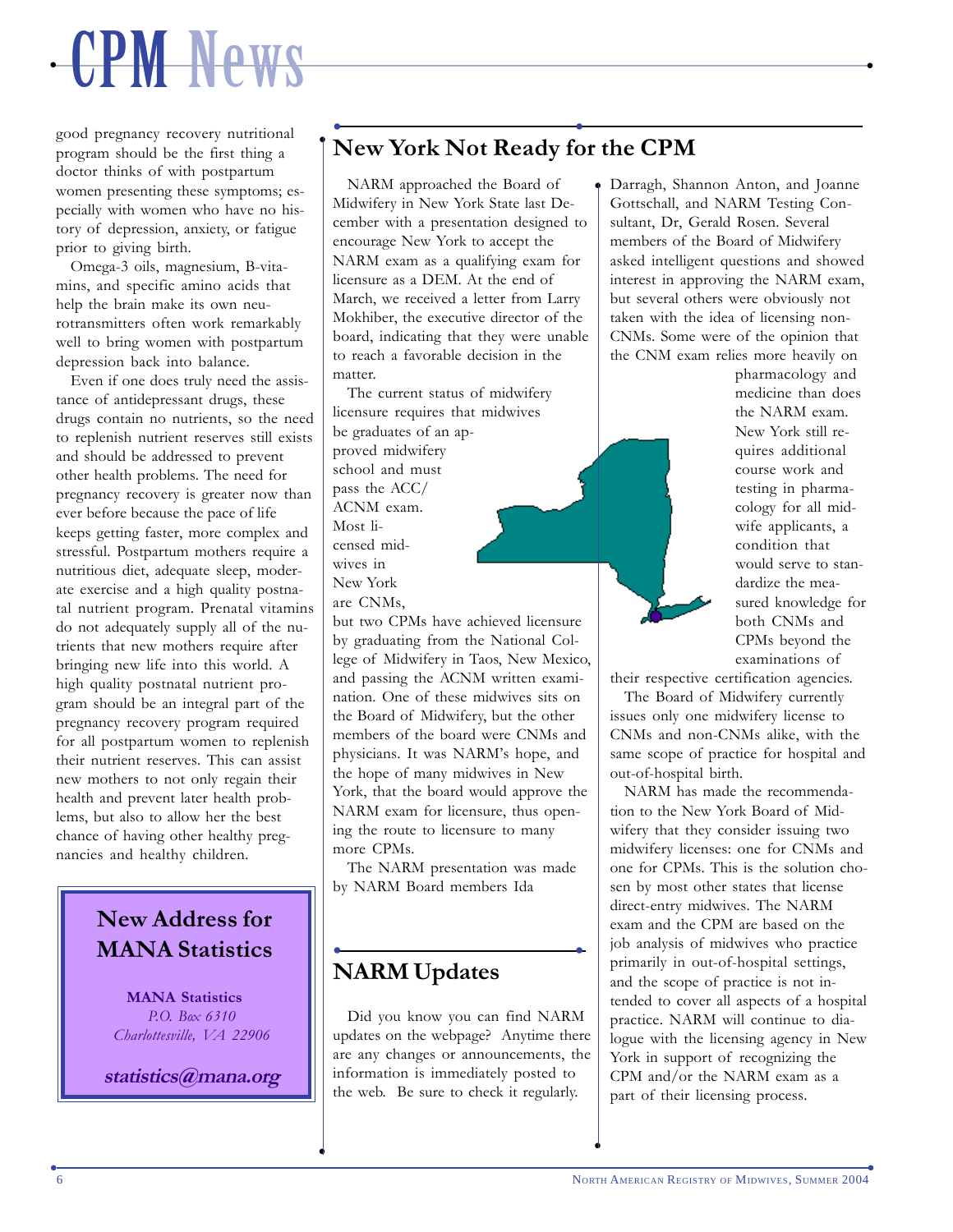Following are upcoming conferences that members of the NARM Board will be attending:



#### **Midwifery Conferences:**

**Midwives Alliance of North America (MANA)** Portland, OR October 15-17, 2004

**International Confederation of Midwives (ICM)** Brisbane, Australia July 24-28, 2005

#### **NARM Also Attends:**

**ICEA** Baltimore, MD August 5-7, 2004

**Council on Licensure, Enforcement and Regulation (CLEAR)** Kansas City, MO September 29-Oct 2, 2004

**American Public Health Association (APHA)** Washington, DC November 7-11, 2004

**National Organization for Competency Assurance (NOCA)** Miami, FL November 17- 20, 2004

# y • • **NARM Needs Your Ideas for Test Questions** • • **Upcoming Conferences**

y

While NARM Test questions must be written by those trained in Item Writing, ideas for the questions can come from any midwife. The purpose of the exam is to differentiate between those midwives who are competent to practice independent midwifery and those who are not quite ready for independent practice. We are looking for situations that are common to midwifery practice as identified by those who are currently in practice. NARM welcomes submissions of ideas for test questions from all CPMs. Please send us a problem or scenario in 3-5 sentences. These situations can come from prenatal care, birth, or postpartum. Include, if you will, your idea for the correct answer and any ideas for incorrect answers. Incorrect answers should be plausible to an inexperienced apprentice, but lacking some understanding of the situation. NARM seeks LOTS of ideas. The Item Writers will likely revise the scenario and answers, but IDEAS are what we need to start with. Test Specifications for the Written

 $\bullet$  yields the contract of the contract of the contract of the contract of the contract of the contract of the contract of the contract of the contract of the contract of the contract of the contract of the contract of t

Exam can be found in the Candidate Information Bulletin, or on the web at www.narm.org. Send any ideas by email to testing@narm.org, or to the NARM Test Dept, P.O. Box 7703, Little Rock, AR 72217-7703.

# • • **Looking for Opportunities to Obtain CEU's?**

Don't miss a great opportunity to earn CEU's and have a great time doing it! Plan on attending MANA 2004 in Portland, OR October 15-17.

Last year at MANA 2003 in Austin, TX, there was opportunity to earn 10 contact hours during the regular conference and 7-8 more hours if you attended a pre-conference workshop.

Item Writing Workshop. See page 14. This year you can get SEVEN FREE CEU's for participating in the NARM

# **CPM News Online**

NARM now offers you the option of receiving the newsletter via the internet to save financial and environmental resources. If you would like to try this out, go to www.narm.org/cpmnews.html and open the pdf file. You can print it or save it. If you would like to receive an email notifying you that a new issue of the CPM News is now available online in lieu of a paper copy, send your email address to comnews@narm.org.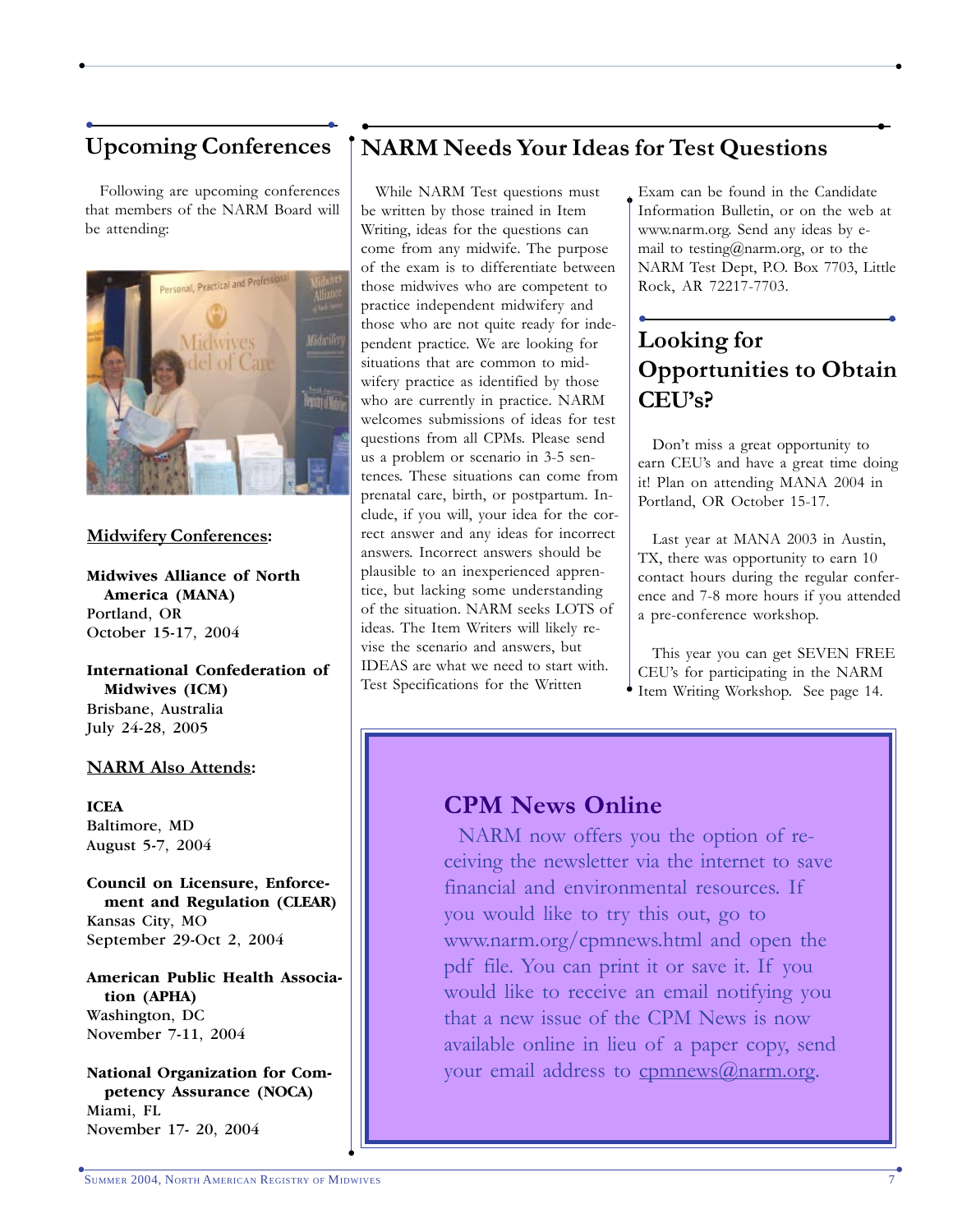# y y Related Organizations

 $\bullet$ 

# • • **Bastyr University Midwifery Education Program accredited by MEAC**

The NARM Board of Directors wishes to congratulate the Bastyr University Midwifery Education Program! On April 1, 2004, the MEAC Board of Directors made the decision to accredit the Midwifery Education Program at Bastyr from April 2004 to April 2009

# • • **Bridge Club Motion Well Received**

The ACNM/MANA Bridge Club was originally formed to provide an outlet for lay midwives who had gone on to become certified nurse midwives. Through the years the group has evolved into a group of both CNMs and DEMs trying to get all midwives working together. This year several Bridge Club members suggested making a motion at the ACNM business meeting regarding direct entry midwifery legislation, specifically, requesting a policy whereby midwives do not sabotage legislative efforts of other midwives. The motion also asked to maintain functional relationships among all midwives through dialogue, communication, and collaboration.

The motion was well received with many CNMs speaking for it. Unfortunately there was not a quorum at the business meeting so the supportive vote was not official. The ACNM Board addressed the issue at their Board meeting a few days later. The results were that the Board of Directors, recognizing that each legislative action will need to be assessed on its own merits,

requested more background information from ACNM staff prior to acting on this motion. In addition, the Board of Directors continues to support liaisons with other midwifery, advanced practice nursing and MCH organizations.

Following is the wording of the Motion:

- *\* The strength of midwifery lies in its diversity of services, practices, providers and clientele, and our future is dependent on midwives mutually supporting one another.*
- *\* Legislative efforts to promote midwifery care as a choice for all women prosper from unified support.*

*We propose that the ACNM, as individuals, state and local chapters, and national body, shall preserve the right of midwives to provide diversity in health care for mothers and babies by:*

- *\* Supporting ACNM 2004-2006 strategic priorities, which include strengthening coalitions around areas of common concern;*
- *\* Maintaining functional relationships by engaging in dialogue, communication, and collaboration among all midwives to achieve universal goals;*
- *\* Recognizing the need to support each other by standing with or aside, not against, so as to never demean the public image of midwifery, and maintain a positive public image when legislative efforts by midwifery groups are in progress.*

### • • **NACPM News**

 $\bullet$ 

Hello to all CPMs! The promised Standards of Practice document is ready for your review and input! You will soon be receiving – or may already have received - a mailing from NACPM that is being sent to all CPMs, that contains the Standards document, information about NACPM membership, the new website which be up and running by the end of July at www.nacpm.net, and the opportunity to run for election to the NACPM Board of Directors.

y

The NACPM Standards Committee and the Board are excited about this document to date, and we look forward to receiving your comments and suggestions for incorporation into the final document. The process for the development of Standards of Practice was put together in consultation two years ago with the Boards of Directors of MANA and NARM, and was described in the MANA and CPM newsletters, and at the last two Annual Meetings of NACPM at the MANA conferences in 2002 and 2003. In accordance with that process, the 10 members of the Standards Committee have developed this draft over the past two years. They were advised in this work by the 20 members of the Standards Advisory Committee, a group of midwives, consumers and professionals with a broad range of expertise. At this time, all CPMs are being invited to review the Standards and to send your comments to the committee by August 15, 2004. The address and fax number are included in the mailing you are receiving, as well as a pre-addressed envelope for your convenience.

All of your comments will be considered for inclusion in the final draft, which will be drawn up by the committee during August and September. The Standards Committee will then issue a report of the comments received and how they were incorporated into the final draft. This report will be made available on the NACPM website in October. At that time, members of NACPM will have the opportunity to vote on whether to adopt this document as the Standards of Practice for members of NACPM.

Please note, that while all CPMs are being invited to participate in the development of the Standards of Practice, this document will only be binding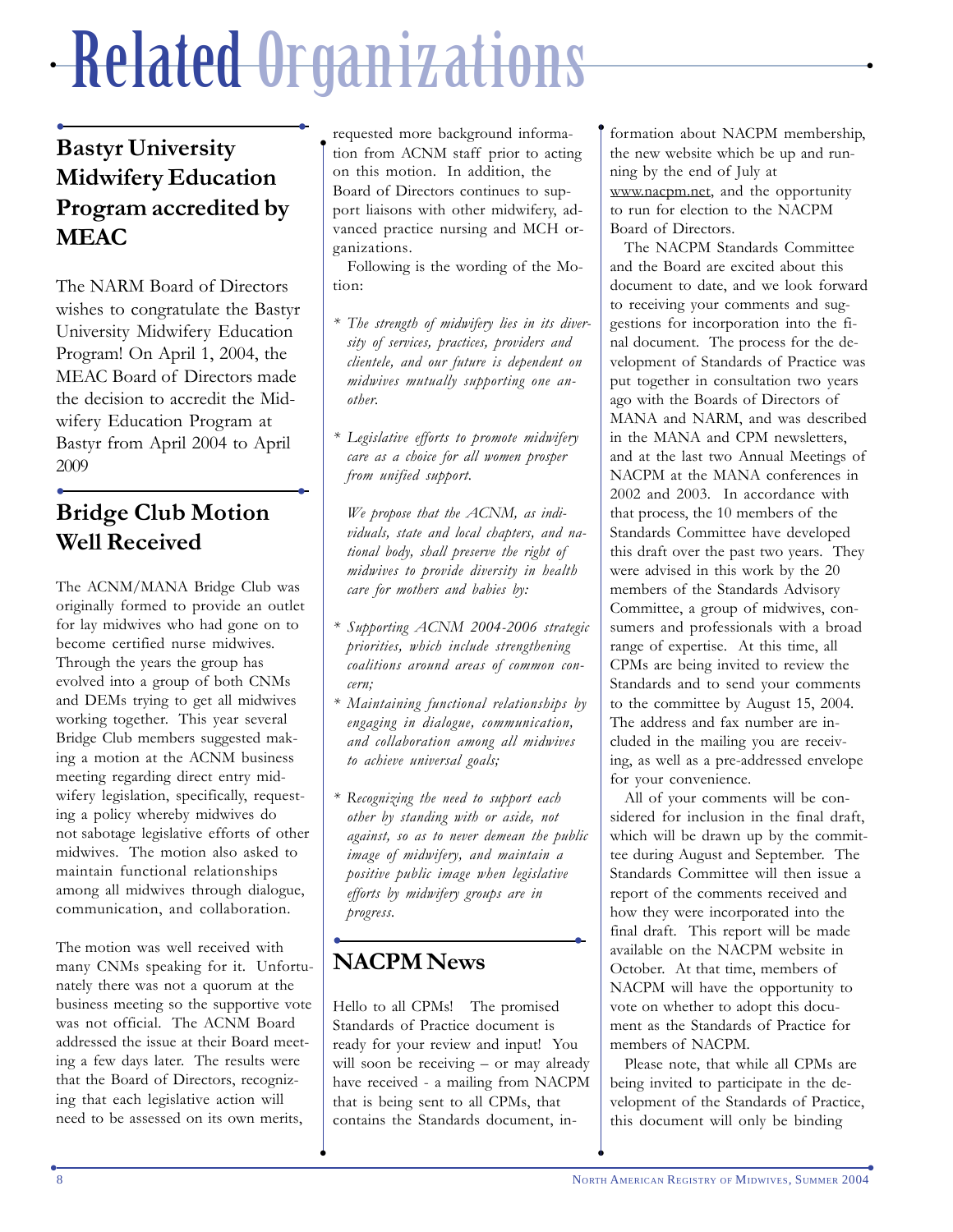only on CPMs who choose to be members of NACPM. It is not necessary to be a member of NACPM to become a CPM or to maintain CPM status. NACPM is a professional organization for CPMs, and membership is entirely voluntary.

However, we encourage all CPMs to join NACPM! Years ago, direct-entry midwives recognized the power inherent in describing for themselves and the public the nature of the practice of independent midwifery and the basic knowledge and skills that make responsible woman-centered practice. The development of the CPM process was an acknowledgement that a growing group of independent midwives who were associated with a national credential, unified by a common body of knowledge and skills, could have a powerful influence on the acceptance and expansion of midwifery. Indeed, there are currently almost 950 CPMs and the CPM credential is having the desired effect of promoting the acceptance of midwifery. It is currently used in credentialing midwives in 19 states.

As the CPM credential is expanding the right to practice, NACPM, as a professional membership organization developed by and for CPMs, will work to maximize the power of this credential by supporting CPMs in their work and by striving to insure that midwifery as practiced by CPMs will take its rightful place in the delivery of maternity care in the United States. The first work of this professional organization is to describe the common beliefs held by NACPM members about midwifery and the commitment of its members to responsible and competent practice in the Standards of Practice document.

The power of NACPM to support the work of CPMs will grow as its membership grows. The power of NACPM to ensure that CPMs are included in the delivery of maternity care in any of the national health care reforms that are being developed, its power to increase communication among midwives, its power to advocate for midwives in issues such as insurance reimbursement, its power to influence national health policy and legislation, and its power to work with other national organizations and groups to ensure that women and families are afforded the opportunity for natural childbirth, will develop and grow as the number of CPMs continues to grow, and as the membership of NACPM grows.

 $\bullet$  yields the contract of the contract of the contract of the contract of the contract of the contract of the contract of the contract of the contract of the contract of the contract of the contract of the contract of t

y

Please take time to review the mailing from NACPM, to comment on the Standards, to consider running for the NACPM Board of Directors, and to become a member of NACPM to support this exciting work!

# • • **Maternity Center Association News**

The Maternity Center Association of New York City has just unveiled their new booklet

**"What Every Pregnant Woman Needs to Know About Cesarean Section."** Finally, women have a way to be truly "informed" before "consenting" or getting talked into a cesarean section!

Initiated after the ACOG Ethics Committee Opinion publicized last fall (which said it is okay for OBs to perform cesarean sections for no medical reason – see Grassroots Network Message 311033), the booklet has been endorsed by many organizations, including Citizens for Midwifery.

y

Like other MCA projects, the booklet looks thoroughly at the evidence, while at the same time being easily readable and accessible. The text provides a synthesis of virtually ALL the research about cesareans, providing women with information on the risks and benefits of cesarean sections, short term and long term, for mother and for baby. Fully informed, women can then make up their own minds (and question their doctors). In addition, the booklet includes information about what women can do to lower their chances of ending up with a cesarean section.

The booklet is available free online as a PDF file, along with a complete bibliography, description of how MCA went about this project, and evidence tables showing the results of studies on which the booklet is based.

Find the booklet and additional information at:

http://www.maternitywise.org/mw/ topics/cesarean/booklet.html

This is well worth printing out!

# **Who are the NARM Board of Directors?**

 $\bullet$ 

**Ida Darragh, CPM, LM** Board Chairperson *Testing Department*

**Carol Nelson, CPM, LM** *Treasurer*

**Shannon Anton, CPM** Vice-Chairperson *Accountability*

**Joanne Gottschall, CPM** *Special Projects*

 $\bullet$ 

**Debbie Pulley, CPM** Public Education & Advocacy Secretary *1-888-84BIRTH*

**Sharon K. Evans, CPM, CDM** *Policy Management*

**Robbie Davis-Floyd, Ph.D.** Anthropologist/Writer/Editor Public Member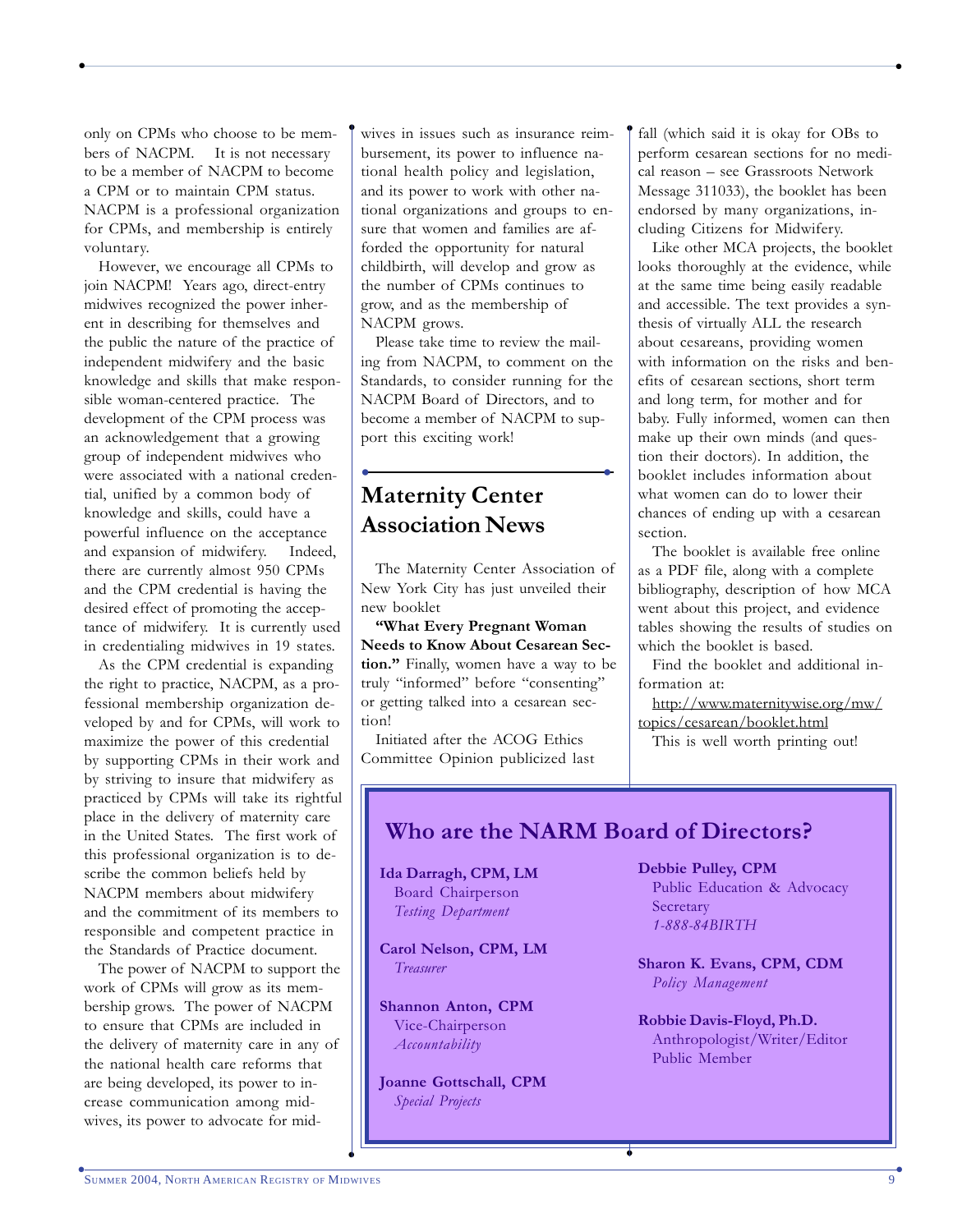# <u>╺▄▊▄▕▋▋▋▌▌▋▅▋▌▋▐▕▌▊▊▟▀▀▊░▖▊▅▚▌▌▎▌▊▌▅▐▅░▅▅▅▅▅▅▅▅▅▅▅▅▅▅▅▅▅▅▅▅▅</u>▅▅ Committee Reports

# • • **NARM Applications Department Report 2004 Mid-Year Report**

 $\bullet$ 

*Carol Nelson, LM, CPM-TN, Director of Applications, Summertown, TN*

As you all are aware our big change last year in the North American Registry of Midwives (NARM) Applications Department was moving the department from Alaska, where it had been housed for almost ten years, to Summertown, TN. We are still adjusting to our change, and we thank everyone for their patience.

As of June 30, 2004 NARM Applications Department has received a total of 62 applications.

There were 125 applications sent out to people requesting application packets.

There are 52 candidates waiting to take the written exam, and 9 candidates waiting to take their skills exam.

There are 45 application files waiting for some piece of information, ie, reference letters, current CPR cards, transcript or diploma etc to complete their CPM application.

There are 110 files where we have received information (reference letters, transcript or diploma etc), but so far have not received the CPM application.

### **CPM's**

36 New CPM certificates were issued so far in 2004.

| <b>TABLE OF COMPARISON</b><br>Total number of CPM's |     |  |  |  |
|-----------------------------------------------------|-----|--|--|--|
| $2004$ June                                         | 944 |  |  |  |
| 2003                                                | 893 |  |  |  |
| 2002                                                | 804 |  |  |  |
| 2001                                                | 724 |  |  |  |
| 2000                                                | 624 |  |  |  |

### **Recertification**

The Applications Department now has a new Recertification Table to keep track of incoming and outgoing recertifications. We will be sending out Recertification reminders a few months before your recertification is due. Tina

Williams has been doing the Recertifications but is becoming overwhelmed with MANA and NARM work. The plans now are to move the recertifications department to the Tennessee Office before the end of the year. Debbie Pulley, Public Education and Advocacy Department, can look in the recertification Table, should a CPM want to know their status.

We have had 85 CPM's recertify so far this year

| <b>TABLE OF COMPARISON</b><br><b>CPM</b> Recertifications |     |  |  |  |  |
|-----------------------------------------------------------|-----|--|--|--|--|
| $2004$ June                                               | 85  |  |  |  |  |
| 2003                                                      | 126 |  |  |  |  |
| 2002                                                      | 143 |  |  |  |  |
| 2001                                                      | 148 |  |  |  |  |
| 2000                                                      | 72  |  |  |  |  |

#### **Inactive Status**

As of June 30, 2004 we had 15 people take advantage of the new inactive status this year. Inactive CPMs will continue to receive the CPM News and may recertify within a six year period. Inactive status must be established within 90 days of the CPM expiration, and is maintained annually for up to six years. Inactive status in renewed each year by filing an intent to be inactive and a fee of \$35.00. During this period, inactive CPMs will receive the CPM News and all NARM mailings, but may not use the CPM designation or refer to themselves publicly as a CPM or as certified by NARM. During the six year period, an inactive midwife may renew the certification by submitting the recertification form and fees (\$150.00, 25 continuing education hours, five hours of peer review, plus the recertification form documentation.).

### **Expired CPMs**

 $\bullet$ 

CPMs whose certification has been expired for more than 90 days, or who have not declared inactive status, will be given expired status and will be required to follow the new policy on reactivation in order to be recertified. All of NARM's policies regarding recertification, certification status, or reactivation are available on the web at www.narm.org

#### **Audits**

y

The Applications Department generates random audits from all applicants and CPM's recertifying. One (1) out of every five (5) applicants will be audited. Items required are Practice Guidelines, an Informed Consent document, forms and handouts relating to midwifery practice and an Emergency Care Plan.

#### **Delinquent Applications**

If, at the end of one year the application is either incomplete or an examination is not scheduled, a letter will be sent to the applicant giving notice of expiration of the extension. An applicant may request an additional one year extension on the application process by submitting the following:

- · A letter of request with an explanation of the need for an additional time.
- · Resubmit 2 copies of a current driver's license.
- · Resubmit 2 copies of a current CPR card.
- · Resubmit 2 copies of current photos.

Failure to respond or submit additional requirements will result in the applicant's file being closed and the application being archived. The applicant will have to resubmit new application with appropriate fees.

Just a reminder the new address is: NARM Applications P.O. Box 420 Summertown, TN 38483

Please include your Social Security number and CPM number in any correspondence.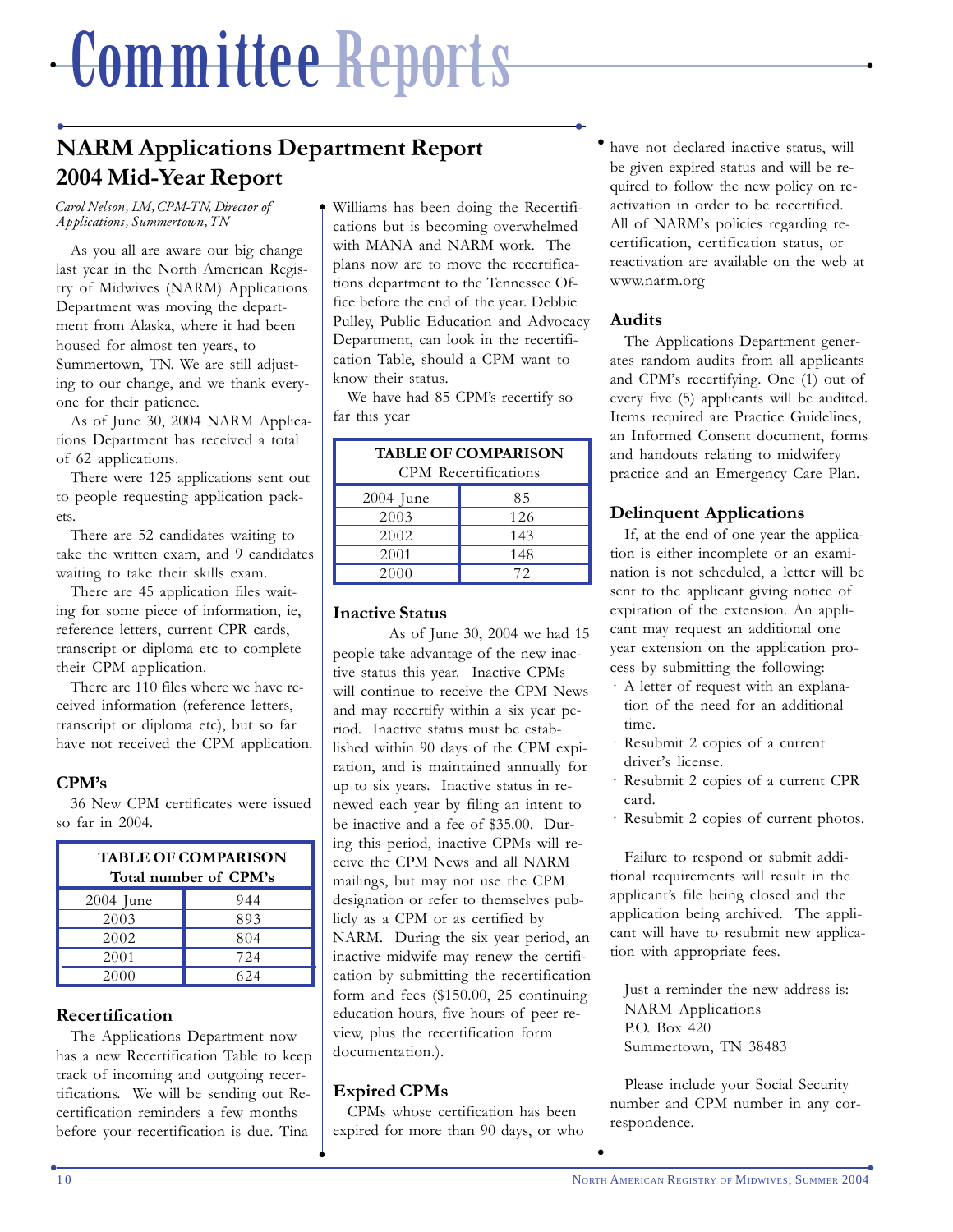## • • **National Conference of State Legislators**

y

*Carol Nelson, LM, CPM-TN*

July 18-23, Debbie Pulley and I went to the National Conference of State Legislatures (NCSL) which was held in Salt Lake City, Utah. This is one of the most important conferences we attend as exhibitors of the Midwives Model of Care. NCSL is the bipartisan organization that serves legislators and staff from states, commonwealths and territories. NCSL provides research, technical assistance, and opportunities for policymakers to exchange ideas on the most important and pressing state issues. We would like to think midwifery is one of those issues. Usually about 8,000 -10,000 legislators, legislative staff, and their families attend this conference. Our main focus this year was to connect with legislators from states where midwifery legislation or legal action against midwives is in process. We spoke with legislators from Utah, Alabama, South Dakota, Virginia, Indiana, Illinois, Ohio, and many other states. Sometimes legislators came up to the booth saying they "love midwives, they do such good work" and expressed interest in sponsoring legislation in their state. We gave them an information packet, took their names and passed them on to midwives in those states. Some of the legislators commented and bragged about their state already having a law, such as Washington, Vermont, Alaska, California, New Mexico. If it was a good law we commended them. If it's a law that needs improvement we got their attention and commented on that.

 $\bullet$  yields the contract of the contract of the contract of the contract of the contract of the contract of the contract of the contract of the contract of the contract of the contract of the contract of the contract of t

The welcome reception was held at the Utah State Capital building, which is very old, beautiful, and offers a wonderful view of the Salt Lake Valley. After the reception we had the privilege of attending a private concert, given especially for NCSL, by the world-famous Mormon Tabernacle Choir at Temple Square. It's hard to express in words how wonderful the concert was. Our



 $\bullet$ 



hotel was right across from historic, incredibly beautiful Temple Square, with the beautiful, majestic Rocky Mountains in the background. The closing event was held in the Olympic Oval where U.S. athletes won ten Olympic medals and eight world records were set. Some of the Olympic athletes were there. They made themselves available for pictures, and gave demonstrations in slap shot hockey, curling, figure skating, and speed skating.

 It was an intense conference, interfacing with thousands of people. We appreciate the help we received from Jodie Fisher, Heather Johnson, and Suzanne Smith. Our heart-felt thanks goes out to them for assisting at the booth. We hope the extra time we spent with the Utah legislators will help the midwives with their proposed legislation next year. All in all it was a very successful conference this year. We made many good connections.

I am continuing to dialog with the NCSL staff to get on the program to present a workshop on the Certified Professional Midwife (CPM). In 2006 the NCSL conference will be in Tennessee. This will be the conference we focus on to get the workshop scheduled.

We had the opportunity to promote the Midwives Model of Care to legislators from all over the United States. The next NCSL conference will be held in Seattle WA, August 16-20, 2005. If you are a CPM, and interested in helping us with the booth at this conference, please contact us at NARM's information number 1-888-842-4784.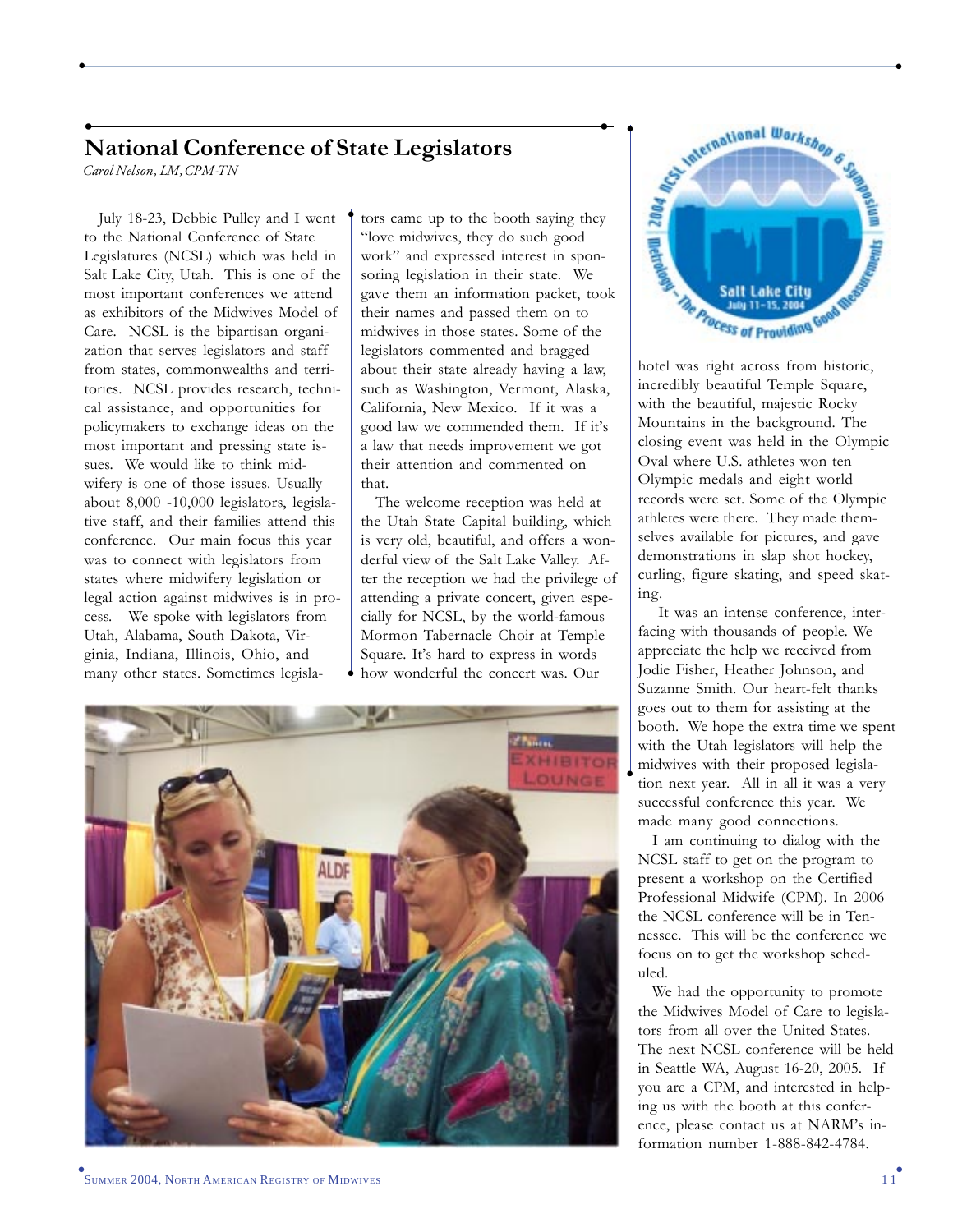# $\cdot$  iv  $\Lambda$  in the finite value of  $\Lambda$  is the finite value of  $\Lambda$  in the finite value of  $\Lambda$ NARM Policy

 $\bullet$ 

# • • **What's on the Website: Site Sections** • Contact NARM • About NARM • How to Become a CPM • Candidate Information Bulletin • CPM Recertification • Bolicy and Procedures • Peer Review • CPM State Information  $\cdot$  | OSU Testimony • || 1995 Job Analysis • Application Deadlines • CPM Stat Forms • CPM Newsletters Online www.narm.org



 $\bullet$ 

# **Change in Policy on 1995 NARM Written Examination:**

Candidates who passed the NARM written exam in 1995 may apply for NARM certification through the Special Circumstances category until Dec. 31, 2005 without having to take a more recent exam. After that date, all applicants must sit the current NARM written exam (unless they are applying as a state-licensed midwife).



Effective on 4/4/04.

## • • **NARM Policy on Inactive Status**

It is North American Registry of Midwives (NARM) hope that all CPM's will maintain their certification and become recertified when their certification period ends. However, NARM also realizes that situations will come up for some CPM's, that they will want to go inactive for a short period, and not expire.

Last year NARM created Inactive Status with CPM's in mind who want to maintain their credential but are not going to be actively practicing midwifery. Inactive CPM's will continue to receive the CPM News and may recertify within a six year period. Inactive status must be established within 90 days of the CPM expiration, and is maintained annually for up to six years. Inactive status is renewed each year by filing an intent to be inactive form and a paying the inactive fee of \$35.00. There is a six year period maximum to having an inactive status. During this period, inactive CPM's will receive the CPM News and all NARM mailings, but may not use the CPM designation or refer to themselves publicly as a CPM or as certified by NARM. During that six year period, an inactive midwife may renew the certification by submitting the Recertification form and fees (currently \$150.00, 25 continuing education hours, five hours of peer review, plus the recertification form documentation).

If a CPM does not recertify or notify NARM of Inactive Status within 90 days of expiration, the certification will be considered expired. Expired CPM's will not receive the newsletter or any NARM mailings, and may not use the designation CPM or Certified Professional Midwife. Expired CPM's who wish to recertify, regardless of the length of the expired period, must purchase a Reactivation Packet (\$50.00) complete all the requirements for recertification, attend at least five births, and retake the NARM Written Examination. (\$700.00 or the current examination fee).

As of January 1, 2005 all CPM's whose certification has been expired for more than 90 days, or who have not declared "Inactive Status", will be given expired status and will be required to follow the new policy on reactivation in order to be recertified.

All of NARM's policies and forms regarding recertification, certification status, or reactivation are available on the web at www.narm.org.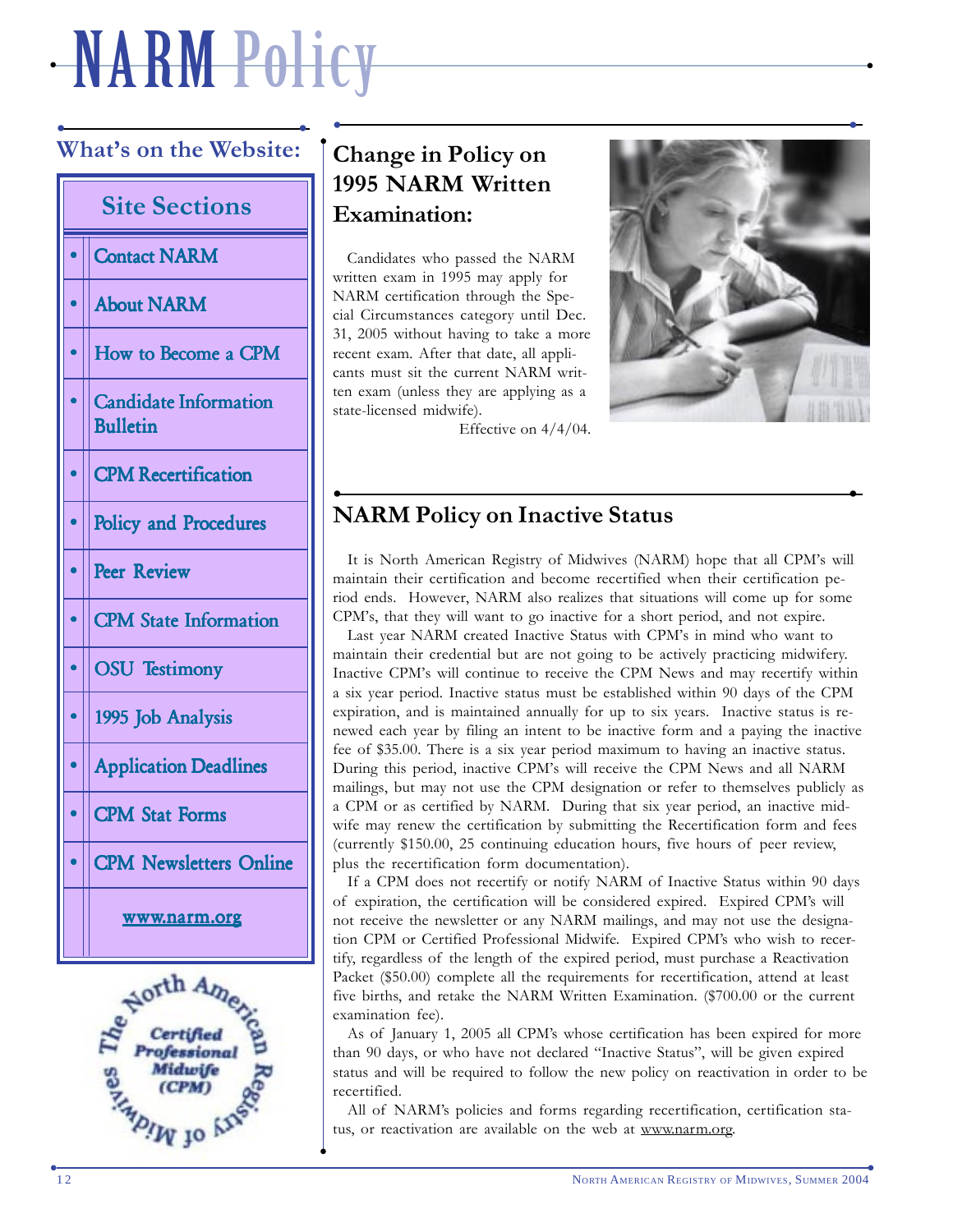|                                                                     | <b>North American Registry of Midwives</b><br>P.O. Box 420<br>Summertown, TN<br>applications@narm.org   |                                                                                                                   |
|---------------------------------------------------------------------|---------------------------------------------------------------------------------------------------------|-------------------------------------------------------------------------------------------------------------------|
|                                                                     | <b>INACTIVE STATUS FORM</b><br>Please fill out in English by typing or printing in black ink            |                                                                                                                   |
|                                                                     |                                                                                                         |                                                                                                                   |
|                                                                     |                                                                                                         |                                                                                                                   |
|                                                                     |                                                                                                         |                                                                                                                   |
|                                                                     |                                                                                                         |                                                                                                                   |
|                                                                     |                                                                                                         |                                                                                                                   |
| Fees due: \$35.00/year<br>inactive status.                          | Brief Statement of reasons for inactive status: (ie. : Not currently practicing, taking care of family) | This form must be submitted each year you want to remain inactive. There is a six year maximum that you can claim |
|                                                                     |                                                                                                         |                                                                                                                   |
|                                                                     |                                                                                                         |                                                                                                                   |
|                                                                     |                                                                                                         |                                                                                                                   |
| Send completed form to:<br><b>NARM</b> Applications<br>P.O. Box 420 | Summertown, TN 38483                                                                                    |                                                                                                                   |

 $\bullet$  yields the contract of the contract of the contract of the contract of the contract of the contract of the contract of the contract of the contract of the contract of the contract of the contract of the contract of t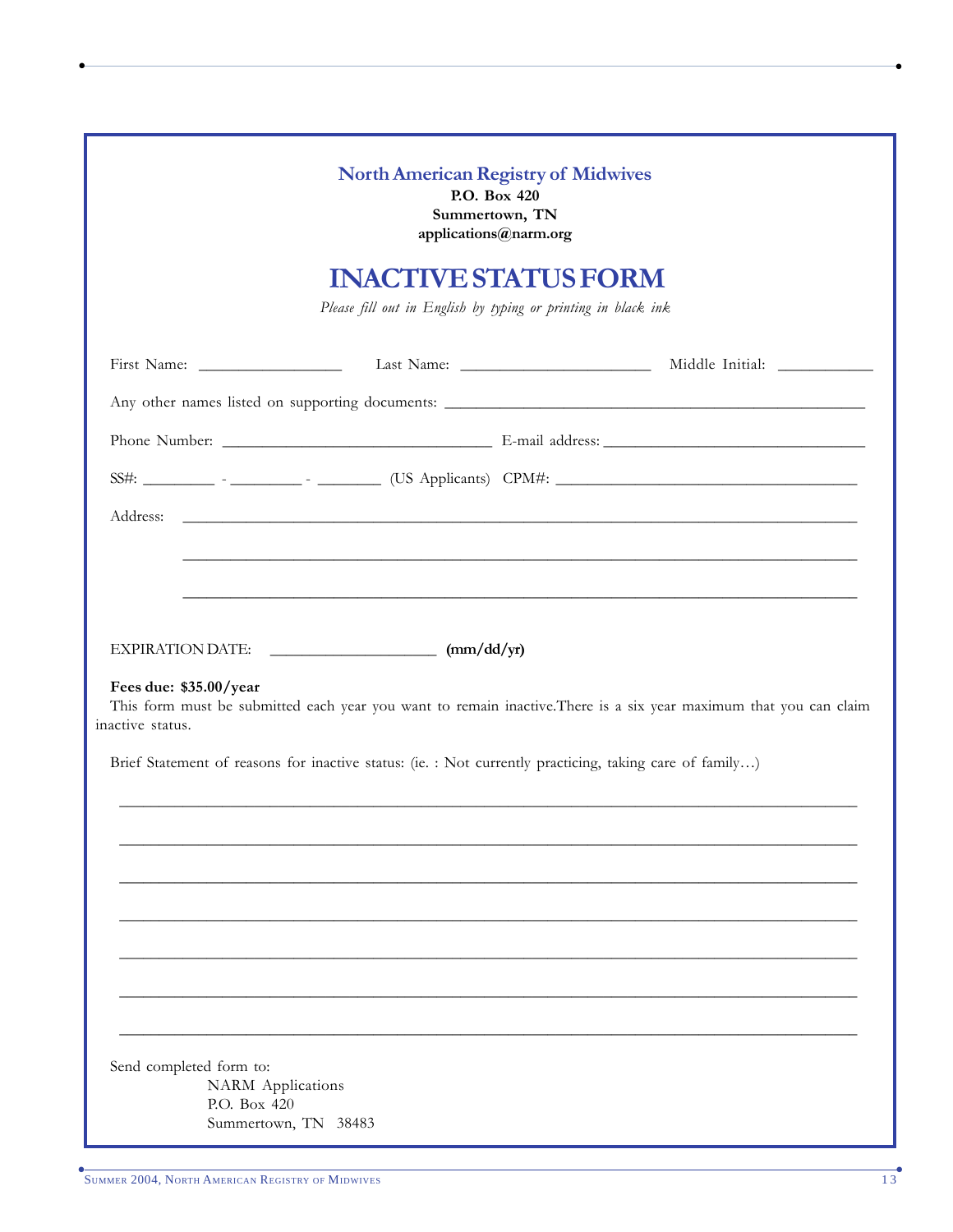# $\cdot$  in the fixed of the field in the field  $\cdot$  , and  $\cdot$  , and  $\cdot$  , and  $\cdot$  , and  $\cdot$  , and  $\cdot$  , and  $\cdot$  , and  $\cdot$  , and  $\cdot$  , and  $\cdot$  , and  $\cdot$  , and  $\cdot$  , and  $\cdot$  , and  $\cdot$  , and  $\cdot$  , and  $\cdot$  , and Notices & Announcements

# • • **NARM Preconference Workshops**

NARM will offer two pre-conference workshops at the MANA conference in Portland, Oregon. All pre-conference workshops will be held on Thursday, October 14, 2004.

The NARM Item Writing workshop will train CPMs to write questions for the NARM Written Examination and to serve on item review teams. Item Writers must have completed the CPM certification process and have been in practice for an additional year. Participants will receive an Item Writer's Manual prior to the workshop. During the workshop, participants will learn the characteristics of a good multiplechoice question, how to reference a question, how to write good answers, and how to review and refine questions written by others. This is YOUR chance to contribute to the NARM certification program. We need midwives of all ages, backgrounds, styles of practice, and levels of experience. Please come and be a part of this exciting process. There is no charge for this workshop, and seven CEUs will be granted to participants.

The NARM Qualified Evaluator workshop will train CPMs to administer the NARM Skills Assessment to candidates coming to certification though the Portfolio Evaluation Process. QE candidates must have the following experience in addition to the minimum required for the CPM certification: two additional years of midwifery practice, 30 additional out-ofhospital births, 300 additional prenatal exams, and 30 additional postpartum exams. These additional experiences may have occurred before or after certification, but must be in addition to the numbers required for entry-level certification. There are many states where QEs are desperately needed. If you qualify, please consider becoming a QE. If you are a new CPM who had to travel a distance to take the Skills As-



sessment, encourage the experienced midwives in your area to become Qualified Evaluators. The fee for the workshop is \$135, which includes a copy of the Practical Skills Guide for Midwives (a \$60 value). Seven CEUs will be granted to participants.

Registration and/or fees are required for the pre-conference workshops. The workshops are listed in the MANA conference brochure, but you must register for these workshops through the NARM Test Department. For more information about the NARM workshops, call the NARM Test Department at 1-888-353-7089. For more information about the MANA conference, check their web page at www.mana.org. Online registration using PayPal is now available on the MANA webpage.

## • • **CPM Revocation**

The North American Registry of Midwives (NARM) recognizes that each Certified Professional Midwife will practice according to her/his own conscience, practice guidelines and skills levels. Certified Professional Midwives shall not be prevented from providing individualized care.

NARM's Policy and Procedures provide that a CPM's credential must be revoked "in cases of dishonesty, refusal to inform, negligent or fraudulent action of self interest in which the certified midwife compromised the well being of a client or a client's baby or non-compliance with NARM's Grievance Mechanism."

NARM has reviewed several complaints brought against Bridgett Ciupka and has determined that she engaged in conduct that was within the scope of this provision. NARM has therefore revoked Bridgett Ciupka's CPM credential in accordance with its Policy and Procedures.

# • • **Veteran's Administration Approval Reminder**

Veterans and their eligible dependents may now be reimbursed for the cost of taking the Written Examination of the North American Registry of Midwives. The Veterans Administration has approved the NARM Exam in a category called "Licensing and Certification Tests." The approval is retroactive to March 1, 2001. The reimbursement covers only the cost of taking the test (\$700) and not for any other fees such as the application fee or the PEP fee.

 $\bullet$ 

## • • **Preceptor Survey**

Our thanks go out to those of you who filled and sent in your "preceptor survey". For those of you who did not, please consider taking the time to do this. These surveys are very important information for the CPM process. Please read on.

In the last year's issue of the CPM News, notice was given that preceptors in the NARM Preceptor Table were sent a survey letter requesting information such as address confirmation, numbers of births attended, etc. In an effort to update the vital information in this table, NARM is requesting that all CPMs who are or who anticipate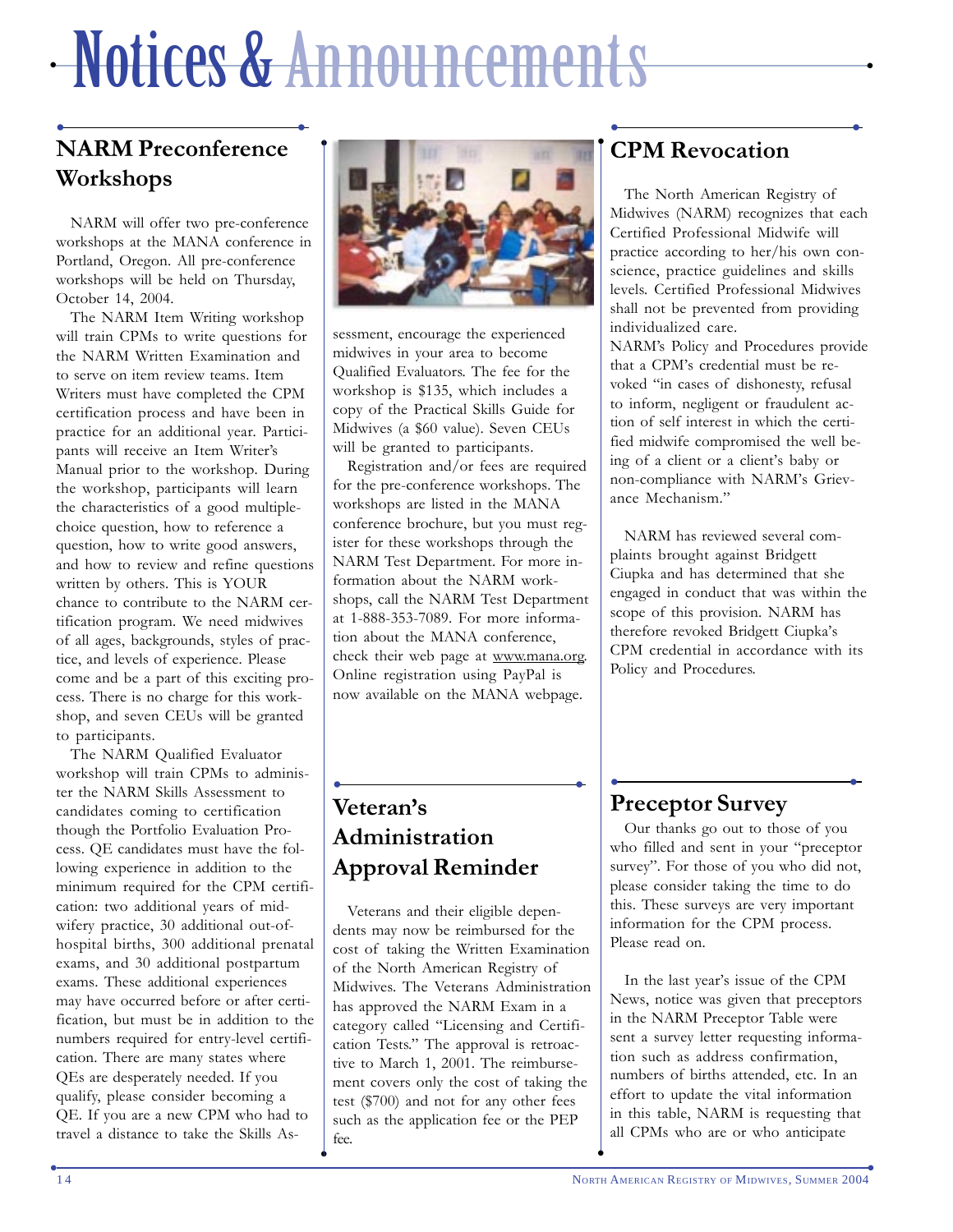becoming a preceptor in the next year please fill out the enclosed survey questionnaire. If you know of a non-CPM midwife who is a preceptor, please encourage tat midwife to participate by volunteering, the information. The letter and survey is as follows:

#### Dear Midwife Preceptor:

Your name is in our database because you are listed as a preceptor for at least one NARM CPM applicant. We are contacting you to obtain necessary additional information for our database of midwifery preceptors.

NARM is dedicated to the preservation of apprenticeship and the Midwives Model of Care. With that goal in mind, a Preceptor Database has been developed for the purpose of research to prove the validity of competency based education.

The purpose of this letter is twofold:

- 1) To inform you of the requirements for preceptors of NARM PEP applicants.
- 2) To obtain general information to update the database.

A preceptor for a NARM PEP applicant is required to affirm they are a primary midwife, that the applicant acted as a primary under supervision, and they were physically present in the same room in a supervisory capacity during that care in which the applicant acted as primary under supervision.

 $\bullet$  yields the contract of the contract of the contract of the contract of the contract of the contract of the contract of the contract of the contract of the contract of the contract of the contract of the contract of t

On Verification of Birth Experience Form (114), preceptors also affirm the following number of procedures with the applicant:

· Number of births

y

- · Number of initial prenatal exams
- · Number of prenatal exams
- · Number of newborn exams

Preceptors must affirm they are:

- · A nationally certified midwife (CPM, CNM, or CM); or
- · Legally recognized in a jurisdiction, province, or state as a practitioner who specializes in maternity care, or
- · A midwife practicing as a primary attendant without supervision for a minimum of three (3) years and fifty (50) out-of-hospital.

In addition preceptors are asked to affirm the length of time (fill in the date) they have been a primary midwife and the number of births they have attended as a primary midwife.

y

 $\bullet$ 

NARM may request additional information from preceptors, such as client charts.

Preceptors may also be audited for Practice Guidelines, Informed Consent Documentation, forms and handouts relating to midwifery practice and emergency care plan. Refusal to provide additional information may detain the application process or may be grounds for denial of application approval.

NARM greatly appreciates your cooperation in this matter.

By being a midwifery preceptor, you are part of a growing movement with each one of you making a difference in midwifery and access to midwives across the nation, regardless of the route of entry you have chosen into the profession. Together we can make a difference in midwifery availability for out grandchildren and for their children.

# **NARM Preceptor Survey**

| I am/am not a credentialed midwife (circle one).                  |  | (If applicable) my title is: (Please spell out if different from the list of titles below)<br>Are you interested in becoming a CPM at this time? ________ If not please share your reasons for this decision. |  |
|-------------------------------------------------------------------|--|---------------------------------------------------------------------------------------------------------------------------------------------------------------------------------------------------------------|--|
| I am: $\Box$ A nationally certified midwife (CPM, CNM, or CM); or |  |                                                                                                                                                                                                               |  |

- Legally recognized in a jurisdiction, province, or state as a practitioner who specializes in maternity care, or
- A midwife practicing as a primary attendant without supervision for a minimum of three (3) years and fifty (50) out-of-hospital births.

I have been a primary midwife since (fill in date):

I have been preceptor for (fill in number)\_\_\_\_\_\_\_\_\_\_\_\_\_\_\_ of NARM CPM applicants.

I have attended (fill in number) births as a primary midwife.

 $\bullet$ 

NARM greatly appreciates your time in this matter. Please either send the information to the Applications Department via email *applications@narm.org* or mail it to NARM Applications Department.